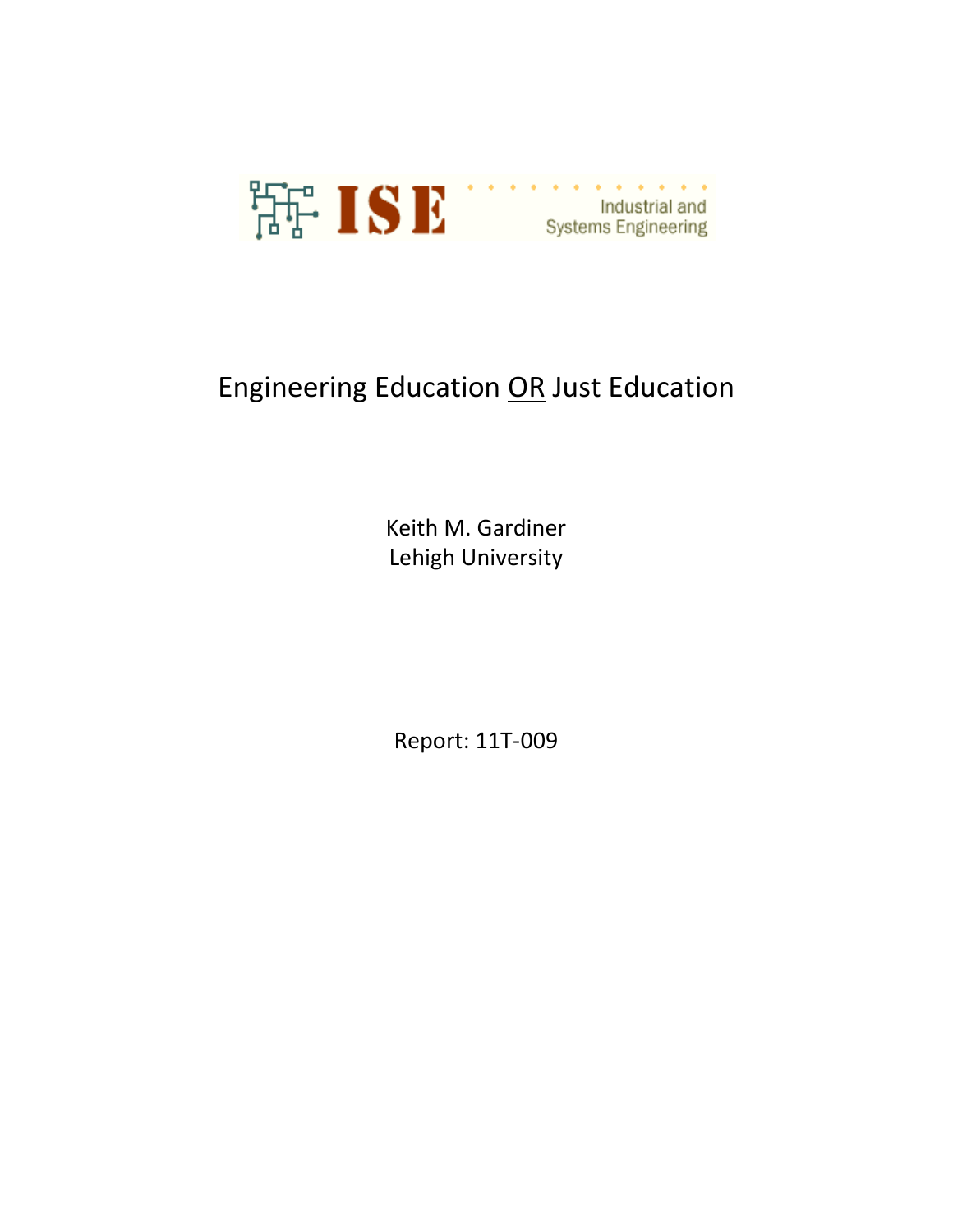## **Engineering Education OR Just Education**

KEITH M. GARDINER Lehigh University Center for Manufacturing Systems Engineering 200 West Packer Avenue, Bethlehem, PA 18015 [kg03@lehigh.edu](mailto:kg03@lehigh.edu) 1-610-758-5070

#### Abstract

"Engineering Education for the Next Decade," but let"s stretch and think farther out. Various national and international projections address 2030 and even 2050. Think of 2030, two decades will have flown by, or looking back we may reflect on 1990. Times were very different then and will likely be even more different in the future. Today there are new companies, new 'toys,' high technology cellular devices, marvelous digital cameras, and politically significant social movements all catalyzed by these innovations. Have our educational methods changed in parallel?

What of 2031? The US will likely no longer be a primary 'top-of-the-heap' nation; what is the U.S. prognosis? In particular, education practices have not experienced major curricula rearrangements since the traumas of Sputnik. U.S. science, technology, engineering and mathematics (STEM) rankings are below world-class. Our students today are rather different animals than those of just a few decades ago.

It is time to re-assess what is required of the engineering education community. Industry groups are continually lamenting "critical skills shortages" and it is obvious from the levels of rhetoric in Washington and our media that there are major and persisting deficiencies in our broader education systems. Current topical debates reveal woeful levels of scientific and technological illiteracy leading to the conclusion that a high priority is not necessarily the improvement of "engineering education" but a major overhaul of the entire system to match productivity demands that will be placed on our future workforce. The need for dramatic change is explored.

#### Introduction

Aerospace, automotive and energy industries are exceptionally busy making forecasts out to 2030 and even, in some cases, to 2050. In fact, the bulk of their products possess remarkably lengthy life cycles customarily accompanied by Greenhouse Gas (GHG) emissions. So as we consider engineering education for the next decade, why not stretch and aim our discussions and projections for a couple of decades or more? Where will our nation and the world be in 2031? What will be the issues, opportunities, pressure points, problems, requiring our best engineering solutions both nationally and globally over this horizon? The engineers that we are educating today should be engaged in the productive periods of their careers. What should we be doing today to prepare them adequately to conquer the manifold challenges that their world will face?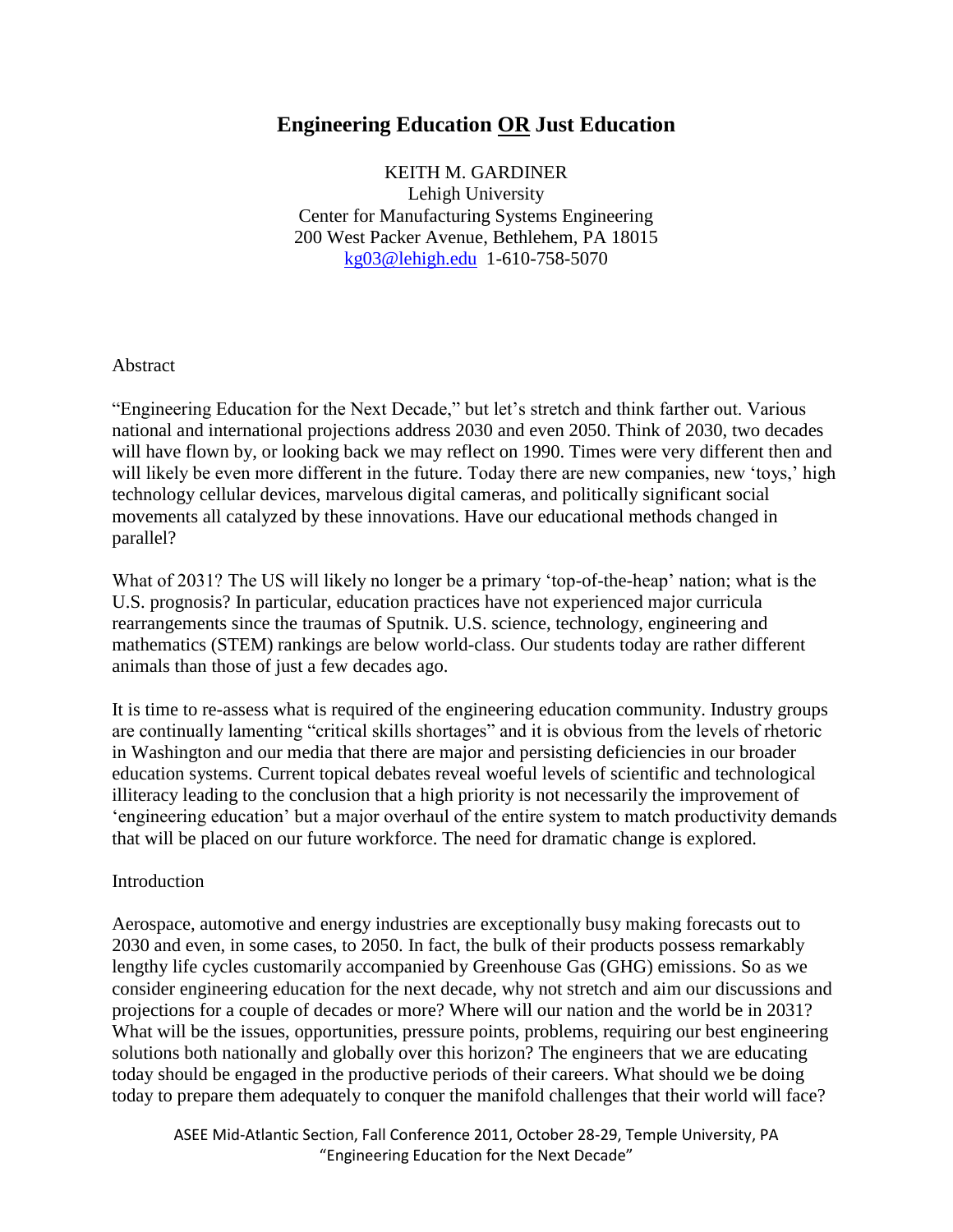How may these challenges differ from those of today, and how should their preparation be adjusted?

#### Appreciating the Recent Past

Before projecting forward into the imaginative postulated worlds of the likes of Huxley, Verne, Vonnegut and Wells, to name but a few, it is wise to glance backwards. The United States today is thought of as among the ranks of the most productive and prosperous nations on the planet. In 1990; the United States population was 249.6 million (313.2 M today). Tim Berners-Lee was developing the principles for the internet; Amazon, Facebook and Google were hardly thought of, the Dow was below 2700 (now over 11,000) and Boeing was in the throes of developing the 777. Today we have many new companies, new "toys," high technology cellular telephones and personal digital assistants (PDAs) that are becoming "smart" enough to communicate emotions, marvelous digital cameras, "cloud" computing and politically significant social movements catalyzed by many of these innovations. As a nation we also possess many problems, not forgetting a frequent plea for greater skills, and more especially "soft skills" in the workforce.

One of the first steps in assessing any problem is to discover analogs and establish benchmarks. How are other nations performing and dealing with similar problems although possibly with different cultural, economic and social constraints and customs? Following very many searches a massive array of data was assembled. Factors such as 'Quality-of-Life,' 'Ease of Doing Business,' various governmental expenditures expressed as a percentage of 'Gross Domestic Product (GDP) per capita,' and, importantly engineering graduation rates. A commendable approach by "The Economist" drew attention early in this research – "The World in 2005, Quality-of-Life index – The Economist Intelligence Unit's quality-of-life index." Unfortunately this is now six years old, but so far, no successor report has become available from this source. This then was a starting point; using other data sources a list of ten countries with some affinities, relevance or similarities etc. with the United States was established. This was augmented more recently with input on the increasingly prosperous BRIC countries, Brazil, Russia, India and China. Primary sources for this data were OECD (Organization for Economic Co-operation and Development) web sites and the CIA Fact Book.<sup>2, 3</sup>

#### Comparative Prosperity

There are many ways for ranking countries and a confusion of data is available. "The Economist" offers a "quality-of-life" index with the most recently available tabulation dating to 2005 that places pre-crash Ireland at the top with a score of 8.333 on a scale of 10. Switzerland, Norway, Luxembourg and Sweden follow closely. The United States earns a score of 7.615 and thirteenth position with Canada and New Zealand next. The BRIC group enters this list with Brazil (39/6.470), China (60/6.083), India (73/5.759) and Russia (105/4.796).<sup>1</sup> The scoring system attempts to go beyond relatively straightforward GDP including points for such factors as community life, family life, gender equality, material wellbeing, political freedom, and similar possibly culturally determined statistics

An alternative tabulation for 183 countries is published by the World Bank which ranks economies according to the "Ease of Doing Business." For June 2010 Singapore was top,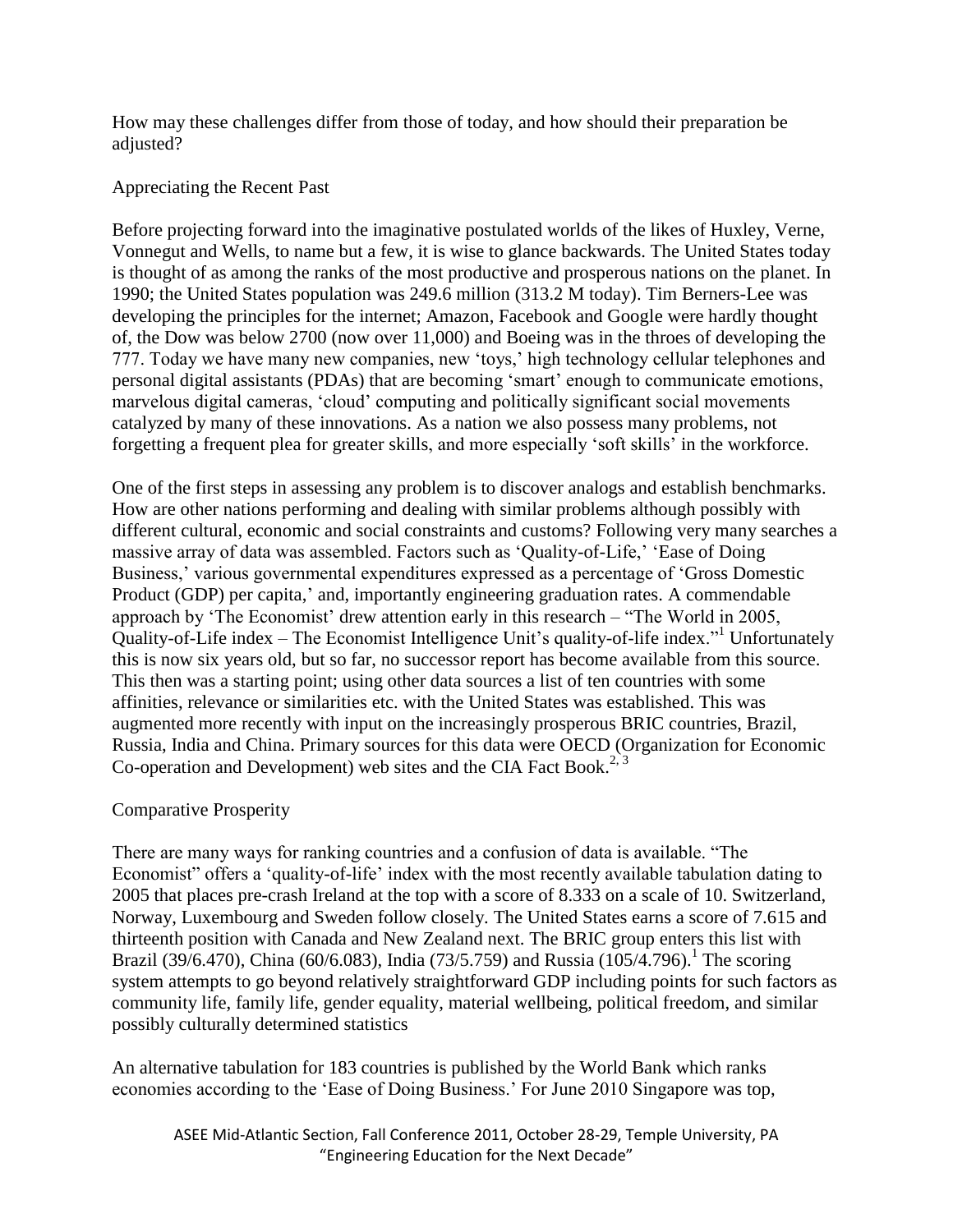followed in rank by Hong Kong, New Zealand, United Kingdom, United States and Denmark; Ireland is ninth, Japan eighteenth, and Germany twenty-second. China is seventy-ninth one place ahead of Italy, Russia one hundred and twenty-third, Brazil one hundred and twenty-seven, and India one hundred and thirty-fourth. 4

A surprise resource that also provided more insights and possible confusion was found in a magazine aimed at future emigrants called "International Living." <sup>5</sup> A complex scoring system rates countries based upon 'Cost of Living,' 'Leisure & Culture,' 'Economy,' 'Environment,' 'Health,' Infrastructure,' 'Risk & Safety,' etc. giving a rank and final score. Many countries in the developed world gained closely similar scores, but the Less Developed Countries (LDCs) are shown up significantly. Table 1 shows this list of fifteen countries ranked by the 2005 "QoL" and showing population, GDP per capita, ease of doing business ratings and the number of companies featured in the top one hundred from the Fortune Global 500 listing. 6 This latter factor and the GDP figures add re-assurance for the United States, and confirm our present strengths. GDP figures are for 2010 based on the CIA Fact Book.<sup>3</sup>

| <b>TABLE ONE</b> |                 |               | 2010        | 2010           | <b>Business</b> | Internat. | Living           |
|------------------|-----------------|---------------|-------------|----------------|-----------------|-----------|------------------|
| Qual.Life        |                 |               | GDP $$$ (3) | Global         | Ease            | Qual.Life | Qual.Life        |
| Rank $(1)$       | Country         | Population    | per cap     | Co's(6)        | Rank (4)        | Score (5) | Rank (5)         |
|                  | Ireland         | 4,670,976     | 37,300      |                | 9               | 70        | 41               |
| $\overline{2}$   | Switzerland     | 7,639,961     | 42,600      | $\overline{2}$ | 27              | 81        | 3                |
| 6                | Australia       | 21,766,711    | 41,000      |                | 10              | 81        | $\overline{2}$   |
| 13               | <b>USA</b>      | 313,232,044   | 47,200      | 29             | 5               | 78        | $\overline{7}$   |
| 14               | Canada          | 34,030,589    | 39,400      |                | $\overline{7}$  | 72        | $\boldsymbol{9}$ |
| 15               | New Zealand     | 4,290,347     | 27,700      |                | 3               | 79        | 5                |
| 17               | Japan           | 126,475,664   | 34,000      | 11             | 18              | 70        | 36               |
| 25               | France          | 65,312,249    | 33,100      | 10             | 26              | 82        |                  |
| 26               | Germany         | 81,471,834    | 35,700      | 11             | 22              | 81        | 4                |
| 29               | UK              | 62,698,362    | 34,800      | 8              | 4               | 73        | 25               |
| 30               | S. Korea        | 48,754,657    | 30,000      | 3              | 16              | 69        | 42               |
| 39               | <b>Brazil</b>   | 203,429,773   | 10,800      | 1              | 127             | 70        | 38               |
| 60               | China           | 1,336,718,015 | 7,600       | 6              | 79              | 56        | 97               |
| 73               | India           | 1,189,172,906 | 3,500       |                | 134             | 58        | 88               |
| 105              | Russia          | 138,739,892   | 15,900      | $\overline{2}$ | 123             | 54        | 111              |
|                  | <b>AVERAGES</b> | 242,560,265   | 29,373      |                |                 | 71.6      |                  |

The table shows some good news upon which to base future optimism about the United States. Among the "Global 500" companies listed by Fortune magazine by revenues for 2010 there are 29 in the top one hundred with US headquarters addresses, Germany and Japan rank next with just eleven apiece, France follows at 10, Britain with 8 and China 6. However when we examine an 'Industry Week'<sup>7</sup> list of the top one thousand publicly held manufacturing companies ranked by revenues for 2010/11 we find 37 Euro-based companies (inc. Russia), 31 in Asia (inc. Australia), and just 31 in the Americas (inc. Brazil). The operations in the "Petroleum & Coal Products' category are strongly represented among those with highest revenues, with 'Electrical' Equipment & Appliances' balancing 'Motor Vehicles' as next in line numerically. This doesn't augur well for efforts to reduce carbon emissions (But then horse manure was allegedly a very huge issue at the start of the last century).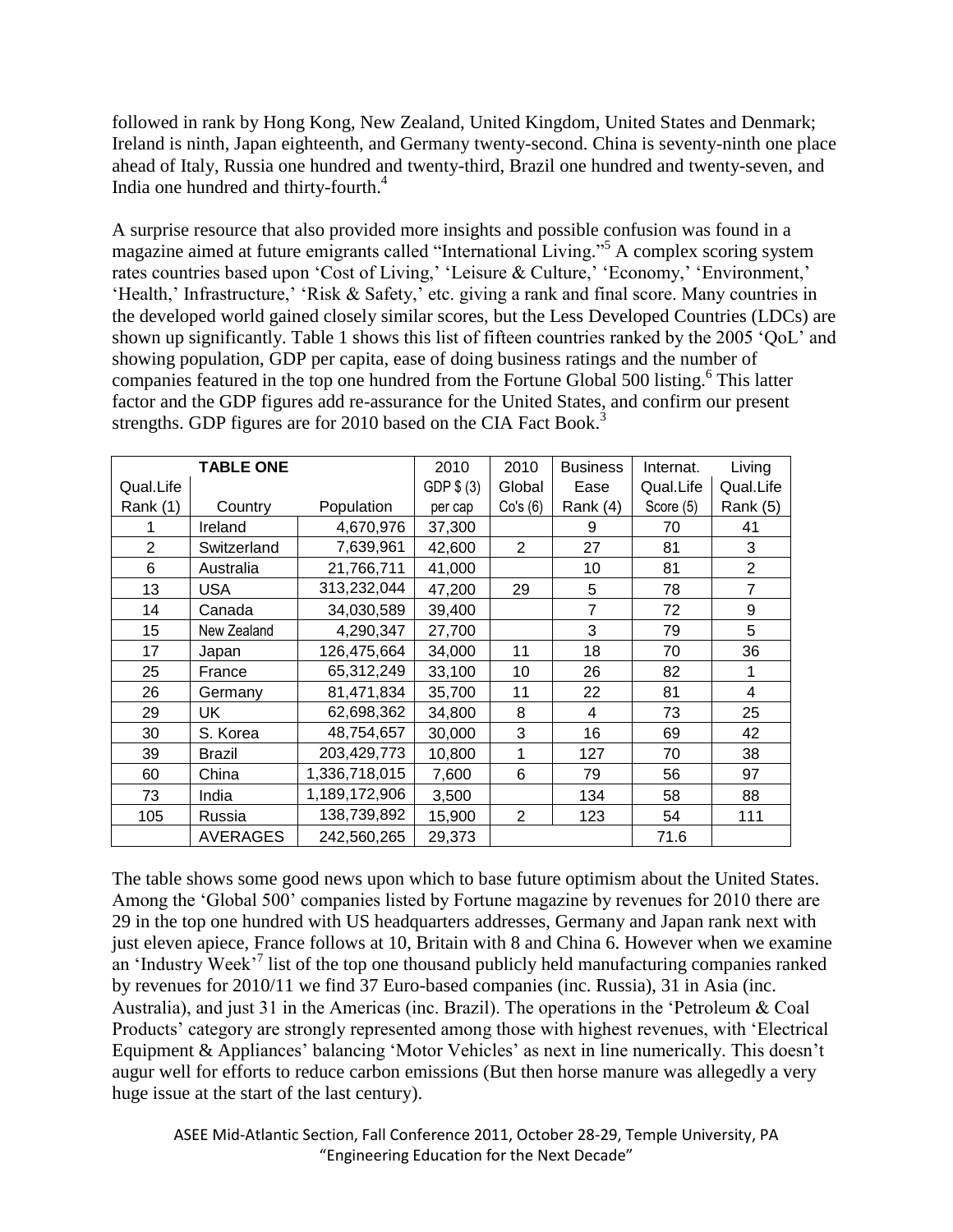Commercially then we can conclude that the US is trading alongside industrial operations that are approaching, or have reached some level of parity. Nationally we may not be the economically, or industrially healthiest 'fish in the ocean,' but we rank very highly among countries that maybe striving to join us as peers. In fact, nations and their hegemonies are being superseded by conglomerates, and multinationals. Already Wal-Mart has more employees than many smaller member countries of the United Nations. The Gross Domestic Product (GDP) of several US cities and states exceeds that of many small nations. Competitors and emulators are arriving at the global table – commerce and international trade can only increase (along with population). It is worth noting that the "Industry Week" tabulation gives no indication of degrees of governmental control or investment in their respective national "industrial treasures."

#### Engineering Education

Expressed simply a nation"s prosperity ultimately depends on what it grows, makes or mines – this has been largely de-emphasized in many western countries. Agri-businesses have flourished, along with genetically modified (GM) or engineered (GE) developments affecting both high volume crops and the mass-processing of animals and fish. Manufacturing in many countries has been diminished, but is now tending to be recognized as a necessary component to provide jobs, prosperity and wealth generation.<sup>8</sup> Education and the nurture of a skilled workforce are of vital importance. Table 2 displays the record for the fifteen countries based upon OECD data (plus the most recent data from the 'Programme for International Student Assessment (PISA)).<sup>2</sup>

| <b>EDUCATION</b><br><b>TABLE TWO</b>                |               |             |            |        | Higher | Educ. \$    | Ranks  |         |                |
|-----------------------------------------------------|---------------|-------------|------------|--------|--------|-------------|--------|---------|----------------|
| Sorted by % of Engr Degrees in total of all degrees |               |             | Ed. %      | % GDP  | OECD   | <b>PISA</b> | Ref. 2 |         |                |
| Rank                                                |               | All Degrees | Engr.Degr. | Engr.% | Pop.   | 2007        | Math   | Science | Reading        |
| 60                                                  | China         | 1,726,674   | 575,634    | 33.3   | 0.13   | 3.3         | 1      |         |                |
| 30                                                  | S. Korea      | 270,546     | 68,601     | 25.4   | 0.55   | 7.0         | 4      | 6       | $\overline{2}$ |
| 17                                                  | Japan         | 558,184     | 96,675     | 17.3   | 0.44   | 4.9         | 9      | 5       | 8              |
| 25                                                  | France        | 285,238     | 39,409     | 13.8   | 0.44   | 6.0         | 22     | 27      | 22             |
| 26                                                  | Germany       | 267,597     | 34,207     | 12.8   | 0.33   | 4.7         | 16     | 16      | 20             |
| $\overline{2}$                                      | Switzerland   | 25,254      | 3,056      | 12.1   | 0.33   | 5.5         | 8      | 15      | 14             |
| 105                                                 | Russia        | 1,335,528   | 134,392    | 10.1   | 0.96   | 7.4         | n/a    | n/a     | n/a            |
| 1                                                   | Ireland       | 25,865      | 2,544      | 9.8    | 0.55   | 4.7         | n/a    | 20      | 21             |
| 6                                                   | Australia     | 171,582     | 12,357     | 7.2    | 0.79   | 5.2         | 15     | 10      | 9              |
| 14                                                  | Canada        | 176,910     | 12,369     | 7.0    | 0.52   | 6.1         | 10     | 8       | 6              |
| 29                                                  | UK            | 319,260     | 19,900     | 6.2    | 0.51   | 5.8         | 28     | 16      | 25             |
| 15                                                  | New Zealand   | 31,737      | 1,939      | 6.1    | 0.74   | 5.9         | 13     | 7       | $\overline{7}$ |
| 39                                                  | <b>Brazil</b> | 677,154     | 31,953     | 4.7    | 0.33   | 5.2         | n/a    | n/a     | n/a            |
| 13                                                  | <b>USA</b>    | 1,502,922   | 68,227     | 4.5    | 0.48   | 7.6         | 30     | 23      | 17             |
| 73                                                  | India         | 750,000     | 29,000     | 3.9    | 0.06   | 3.3         | n/a    | n/a     | n/a            |
| Average                                             |               |             |            |        | 5.5    |             |        |         |                |

The deficiencies of the United States with respect to STEM (Science, Technology, Engineering and Mathematics) education is revealed with embarrassing clarity. As a partial compensation the results for China are admittedly from restricted testing in Shanghai and other major cities and do not represent the whole country. Additionally, to some extent, it may be misleading to quote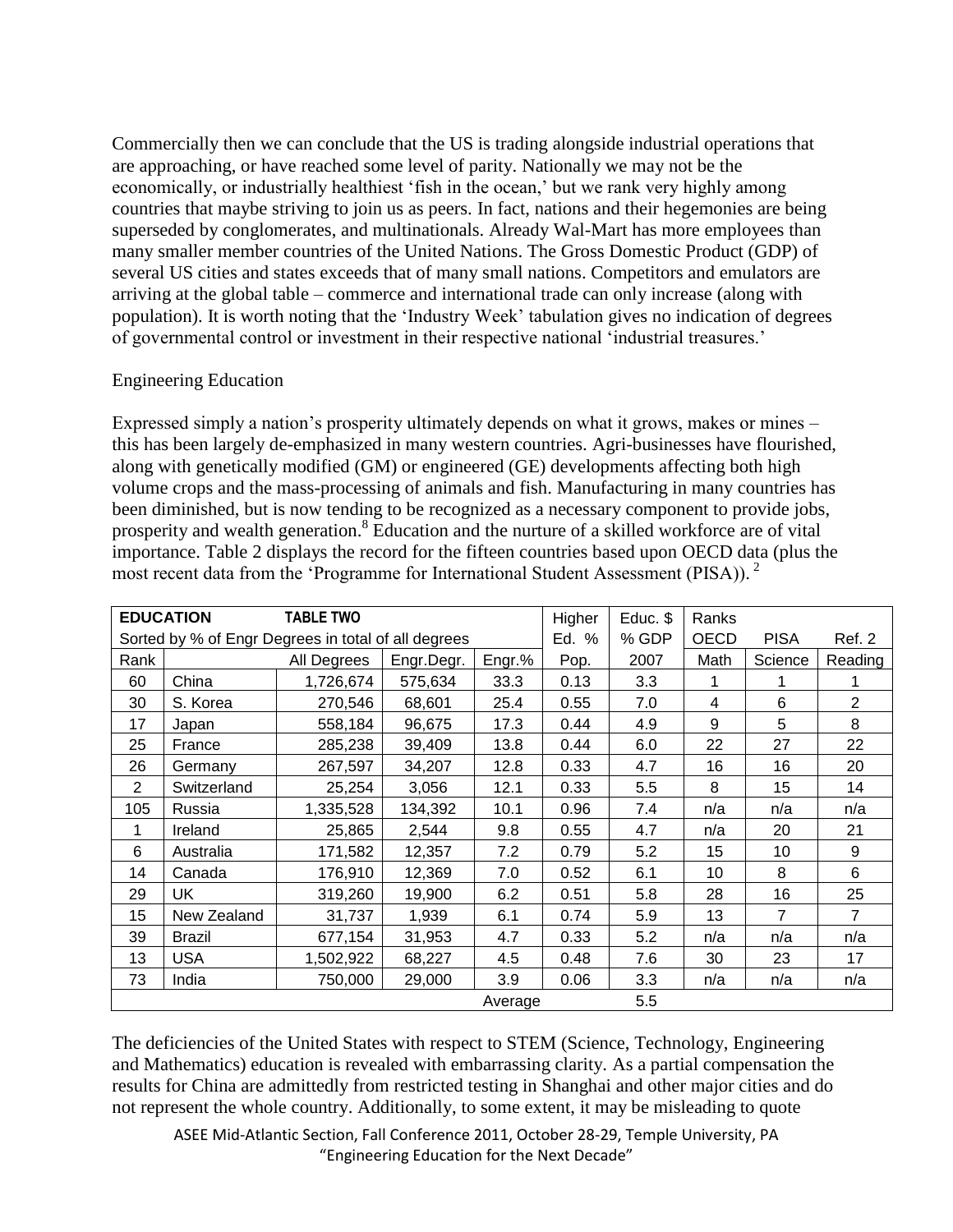costs as percentages of GDP per capita; these numbers are greatly affected by population and social factors. Nevertheless, it is valid to compare numbers of engineering degrees as a percentage of all degrees granted, and of the fraction of these "engineers" as a proportion of the whole population. The published rankings and scores in respected international surveys are also inarguable. The United States vaunted strengths in education, and our degree granting institutions is not reflected by the numbers. Percentage of engineering degrees for 2006 (or more recent year) per OECD<sup>2</sup> among all other degrees show China at 33%, S. Korea 25%, Japan 17%, France and Germany with above 12%, Russia 10% and the United States 4.5% next to Brazil and just above India 3.9%. Another column shows the percentage of the whole population securing degrees, the US at 0.48% is not very different from similar countries, whereas China"s multitudes count 0.13%

#### Healthcare

An important component of prosperity and quality-of-life is healthcare, here there are large differences between costs and results across different countries' systems. The United States leads in both proportion of GDP devoted to healthcare at 17.4%, re-expressed as \$7960 per capita accompanied by life expectancy at birth of 78.2 years; whereas Germany is shown at 11.6%, \$4218 and 80.3 years. Table 3 shows the data collected by OECD for 2009.<sup>2</sup> Another source, The Economist<sup>9</sup> offers a more recent narrative in an article published in March, 2011. Figure 1 shows that Chileans enjoy similar life expectancy at birth as do Americans, this is some four years less than the Japanese but with large differences in costs per person. Seventy years ago in 1940 the health of Americans was superior to that of war-ravaged Europeans – the average 65-year-old male had a life expectancy of 12 years to just 77. In the UK and France comparable figures were respectively 11 and 10 years. For 2011 the expectancies are France 18 years, with UK and US at 17 years.

| <b>HEALTH OUTCOMES</b> |             | <b>TABLE THREE</b> |           | Int.Liv.    |                |
|------------------------|-------------|--------------------|-----------|-------------|----------------|
| Qual. Life             |             | % GDP              | Health    | Life exp.   | Qual. Life     |
| Rank (1)               | Country     | Health (2)         | \$'s/cap. | birth $(2)$ | Rank (5)       |
| 13                     | USA         | 17.4               | 7960      | 78.2        | 7              |
| 25                     | France      | 11.8               | 3978      | 81.0        | 1              |
| 26                     | Germany     | 11.6               | 4218      | 80.3        | 4              |
| 2                      | Switzerland | 11.4               | 5144      | 82.3        | 3              |
| 14                     | Canada      | 11.4               | 4363      | $-80$       | 9              |
| 15                     | New Zealand | 10.3               | 2983      | 80.8        | 5              |
| 29                     | UK          | 9.8                | 3487      | 80.4        | 25             |
| 1                      | Ireland     | 9.5                | 3781      | 80.0        | 41             |
| 6                      | Australia   | $-8.7+$            | $-3600$   | 81.6        | $\overline{2}$ |
| 17                     | Japan       | $-8.5$             | $-2878$   | $-83$       | 36             |
| 39                     | Brazil      | 7.5                | n/a       | 72.5        | 38             |
| 30                     | S. Korea    | 7.0                | 1980      | $-80.3$     | 42             |
| 105                    | Russia      | 5.3                | n/a       | 66.3        | 111            |
| 73                     | India       | 4.9                | n/a       | 66.8        | 88             |
| 60                     | China       | 4.5                | n/a       | 74.7        | 97             |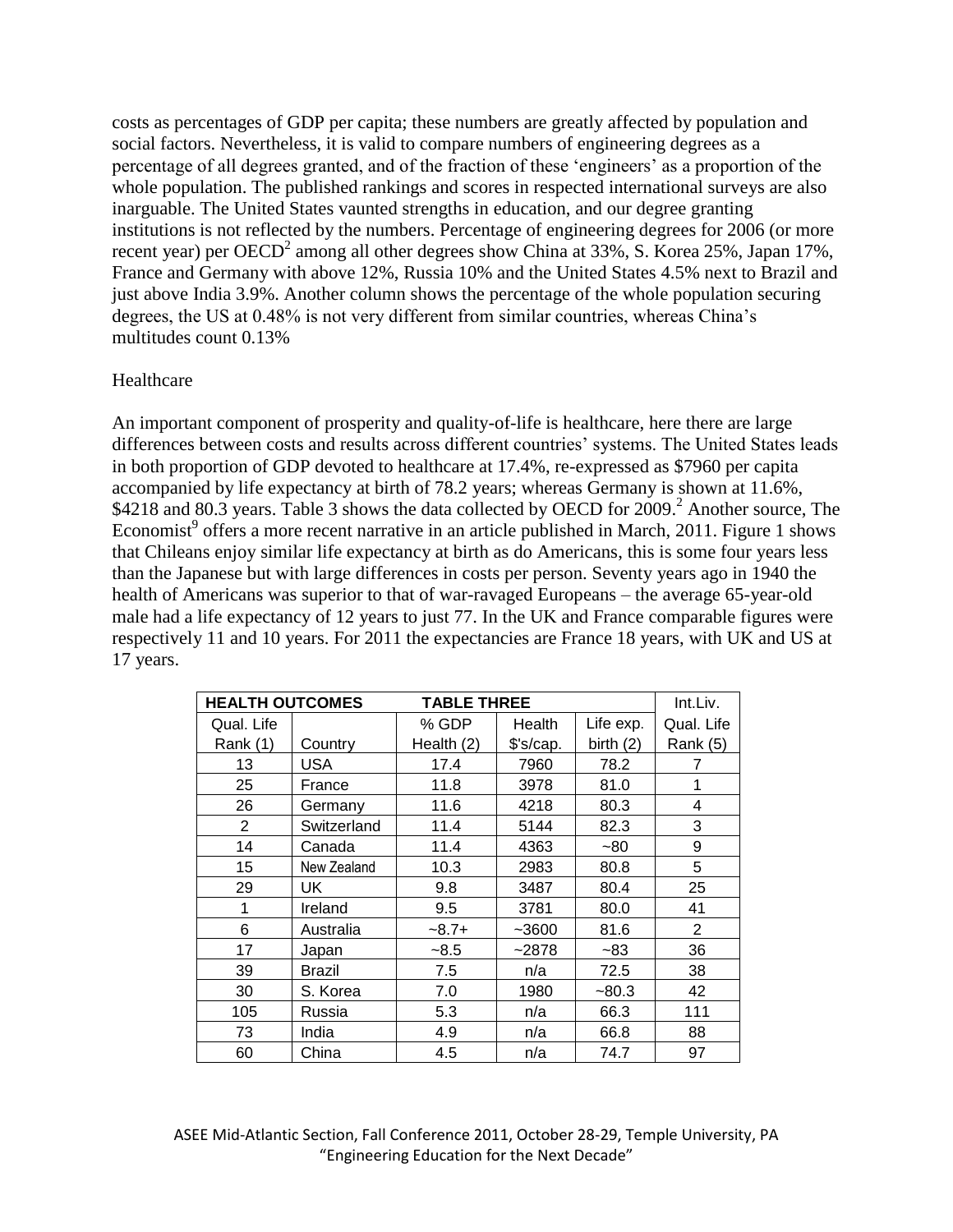

Figure 1 (Ref. (9)) "Health costs and life expectancy," from 'The Economist,' blog Mar 3<sup>rd</sup> 2011

#### Logistics

Logistics are of critical importance in a globally competitive marketplace. Transporting goods, materials and products in "standardized" containers started slowly in America in the fifties and did not blossom internationally until 1966 with service from the US to Rotterdam. Today 90% of non-bulk cargo travels in containers.<sup>10</sup> Looking outward from the US there is perception that the US trades vigorously with China and that shipload after shipload reaches US ports full of Chinese and other Asian manufactured goods. US trade with Asian countries is vigorous, but it must be realized that inter-Asian trade is of much greater volume, Table 4 shows that there are high volumes of business involving countries other than North America. Nationally we remain a very important factor, intermediary, designer, manufacturer, coordinator, consumer, and possess very many niche areas of global commerce. Our systems and initiatives are copied and envied but we must recognize ourselves that we are not necessarily any longer the world"s best, the greatest, the 'mostest' etc. It needs to be emphasized that there is an appreciable volume of global commerce and trade outside North America. Certainly much of it likely involves US-based multinationals that may repatriate some revenues. Companies such as GM are on the threshold of producing more cars in China than they do in the U.S. or Europe. Thus, nationally we rank highly in many areas but there are many countries that we can learn from.

| <b>TABLE FOUR</b><br>Ref (10)             | 2009 |  |  |  |  |
|-------------------------------------------|------|--|--|--|--|
| <b>Intercontinental Container Traffic</b> |      |  |  |  |  |
| Intra - Asia                              | 44.0 |  |  |  |  |
| Asia - N. America                         | 11.5 |  |  |  |  |
| Asia - Europe                             | 11.5 |  |  |  |  |
| N. America - Asia                         | 6.5  |  |  |  |  |
| Europe - Asia                             | 5.4  |  |  |  |  |
| Intra - Europe                            | 7.0  |  |  |  |  |
| "20-foot" equivalent units (Millions)     |      |  |  |  |  |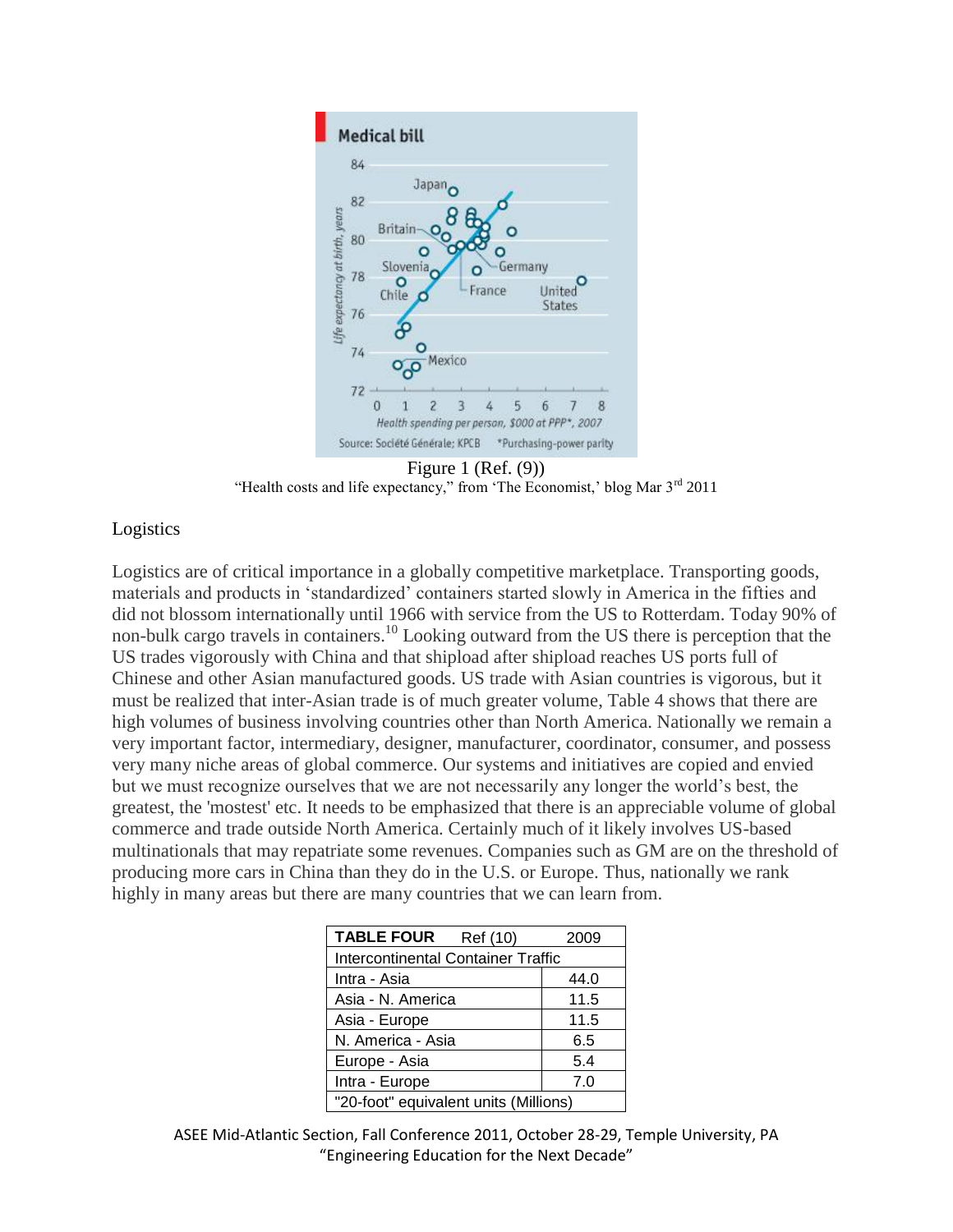#### Discussion

Just as the details and subtleties of 2011 problems could hardly be contemplated twenty years ago, we should forswear any notion of defining future problems aside from those that are already, and rapidly becoming apparent. We must accept ambiguity and prepare our students to be problem solving intellectual and pragmatic "commandos." Notably both today and in the future the United States will not necessarily remain as a solitary primary "top-of-heap" nation. Notwithstanding this our gross domestic product (GDP) is the highest in the World per capita at \$47.2K; almost 10% greater than second place Switzerland. Our relative prosperity is declining slowly, our exports still rank highly thanks to aerospace, agriculture and silicon valley (to simplify), and imports flow almost without pause. Our quality-of-life rates lower than several nations in Europe, our healthcare expenditures are the highest in the world but give us less than stellar results on a per capita basis, and education statistics present a similarly depressing picture.

On the education front, the US possesses many of the most vaunted institutions in the World and our curricula, accreditation procedures and concomitant research output are envied. Our system also continues to attract many foreign students notwithstanding high costs, accompanied by immigration, language and logistical barriers. But nevertheless industry leaders cannot find employees with the special skills and background knowledge that are required in the 21<sup>st</sup> century workplace. There are claimed deficiencies in "soft skills." This is not unlike some of the acknowledged deficiencies in the engineering workforce in the late seventies and early eighties. Here the issues were defined by many task forces as requiring a broadening of the engineering curricula to include communication, business knowledge, teamwork abilities and IT competencies. 11

Subsequently this 'laundry list' has been augmented as result of competitive pressures globally to include consideration of cultural and international factors. Many degree programs have developed compensatory 'minors,' cross- or inter-disciplinary options and graduate programs; these are exemplified at Lehigh with the cross-disciplinary graduate program leading to an MS in Manufacturing Systems Engineering that first welcomed students in 1984 and is now available on-line, and an Integrated Product Development Program with both graduate and undergraduate sections. 12,13

Collaborative working in teams was a feature of the IBM Manufacturing Technology Institute that was established in Manhattan in 1981 to revitalize the old-style IBM manufacturing workforce.<sup>12</sup> During the next decade teamwork started to become a feature of the K-12 curriculum and several competitions such as FIRST (**F**or **I**nspiration and **R**ecognition of **S**cience and **T**echnology) for 9-12 grades in 1992, and a Future City Program for 6-8 grades in 1993 were inspired. 14 The imaginative and innovative skills that are unleashed in contests of these types should not be suffocated (and destroyed) by excessively prescriptive curricula. By 2000 teamwork was becoming pervasive in some few engineering courses and at several levels.

Overall subsequent improvement efforts have mostly amounted to tweaking what we have, packing more content into limited time and only really catering for students willing to explore topics beyond the customary disciplinary boxes and 'silos.' Sir Ken Robinson<sup>15</sup> explores the fossilization of our curricula structure with persuasive rhetoric in YouTube pieces, on TED and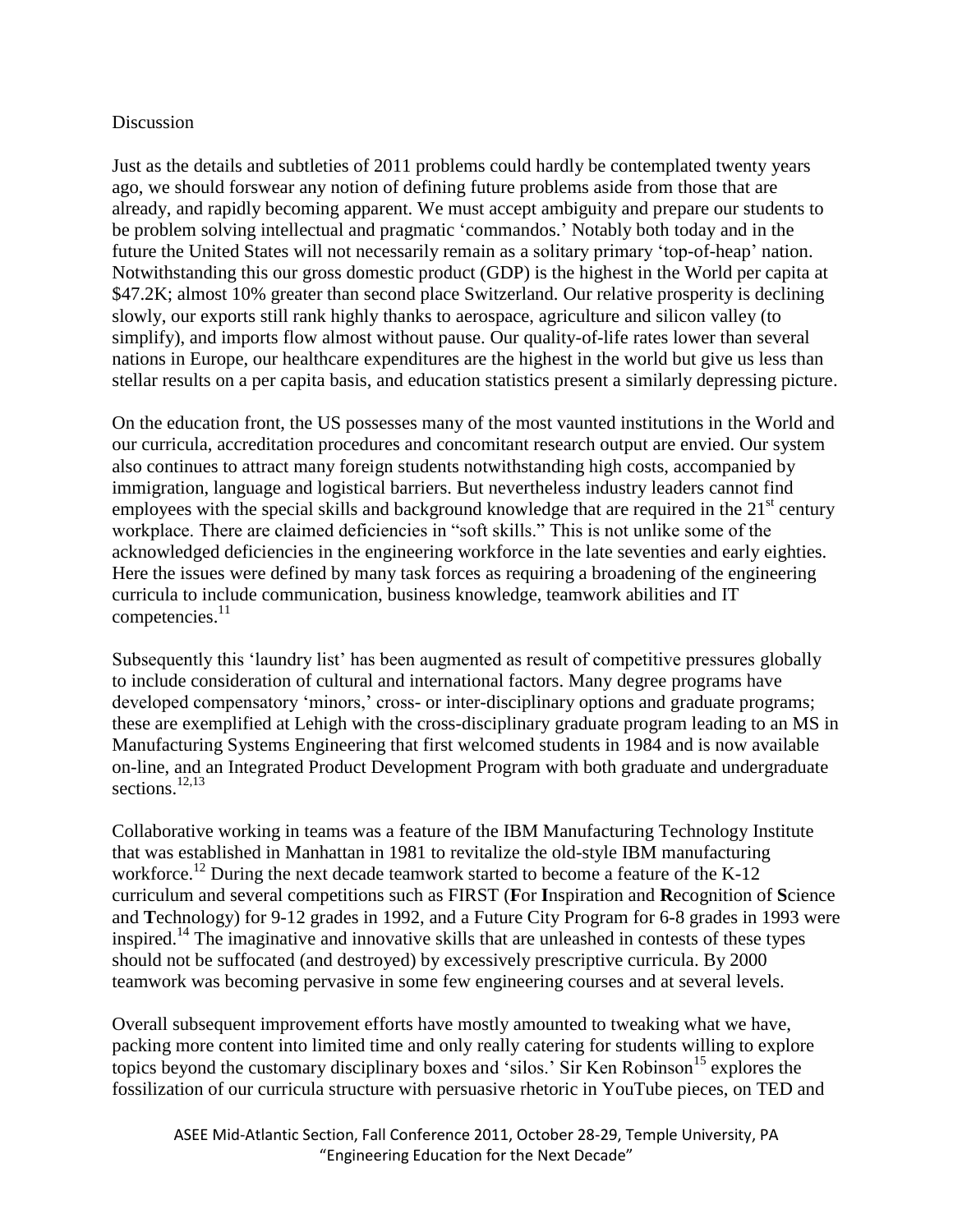convincingly in his book "Out of Our Minds." There is a need to step back, absorb the changes in communication, contexts, habits and available technologies to totally restructure curricula so as to equip our students to enter the contemporary and likely future workplace. Our students today are rather different animals than those of just a few decades ago. Admittedly, though, good students can survive our existing prescriptive curricula and become excellent contributors; but it is reasonable to postulate alternative approaches that may increase our STEM population.

#### **Summarizing**

It is worth reflecting on the ideas of Confucius/Xun Xi in 450 B.C. and striving to place greater reliance on Project-Based (or "experiential") Learning (PBL):

*"Tell me, and I will forget. Show me, and I may remember. Involve me, and I will understand."* Senior Design projects seem satisfactory for students that survive to become seniors. However, if the whole curriculum could be inverted to offer major ambiguous exciting design and research projects to first year students then the boring rigors of "standard or routine" courses would possibly be more readily tolerated. Preferably though it could be found possible to deliver learning modules as needed with sufficient content to solve problems and detail issues as they arise and thus afford significant "active" learning experiences.

Our existing curriculum structure can be traced back to the industrial revolution, this age also stimulated the growth of unions and guilds. Our industrial activities became more complex, content, standards, constraints and a variety of organizational and management techniques developed. Technologies grew in parallel; the individual slate and chalk was superseded by paper and pencil, blackboards and movie clips by Power Point, and YouTube. In the main content remained prescriptive, standardized and was augmented, trimmed, expanded to mention latest trends: And also most importantly to conform to the requirements of accreditation, the professional silos and the US News and World Report rankings. Efforts to innovate academically are doomed to only partial success when constrained by standardization, and discipline-related habits and thought processes.<sup>8</sup>

Prior papers delivered to ASEE Regional conferences have discussed curriculum development at length.<sup>8</sup> These can be summarized briefly as defining a need to think 'outside the box' and starting again with a redefinition of the education problem and understanding of the differences in technologies and society in the last three decades and more. Sir Ken Robinson presents these ideas most eloquently and repetition would be redundant. <sup>15</sup> What has to be addressed are the organizational barriers to starting these processes and their implementation. As individuals we can empower students in our own classrooms, and digitally, to handle ambiguous "open-ended" challenges, but there is need for wider and more systemic adoption of these approaches. There are some remarkable contrasts between the United States and all of the countries tabulated above that we can learn from. In particular, the example of Germany is worthy of deep contemplation. Overall they seem worthy of some emulation in their regard for science, technology, social welfare, and other factors.<sup>16</sup> Their economy may be of some concern, but then whose isn't?

In the United States in 2011 our collective imaginations are also severely constrained not only by the aforementioned factors but by an evident and woeful deficiency in the levels of scientific and technological awareness of the administrators, communicators, politicians and leaders of our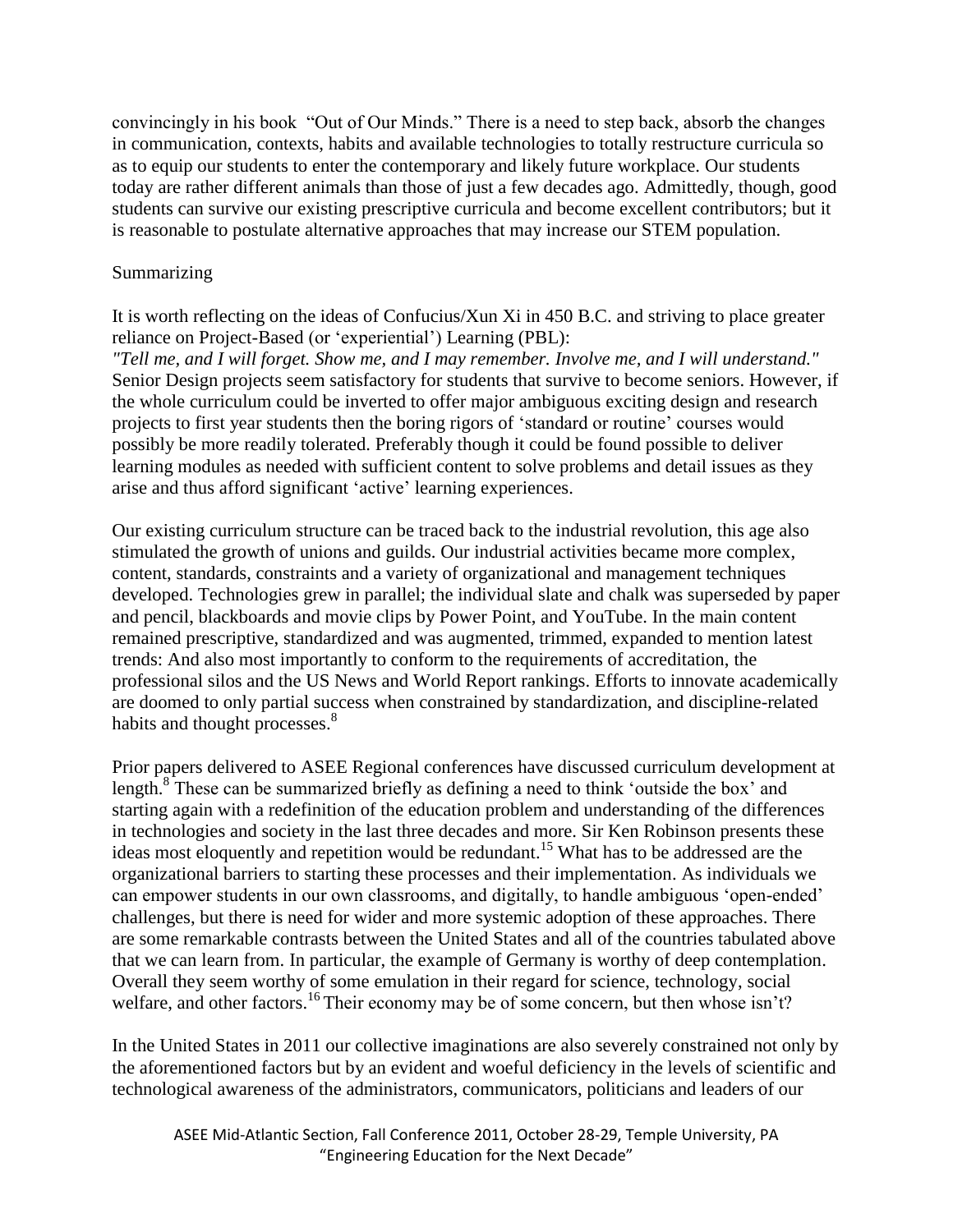communities – in short by ourselves.<sup>17</sup> We are, as a society, collectively and willfully ignorant, unable to accept, appreciate or understand what could be accomplished by overall utilization of sane applied science and sustainability objectives. Our media, in the main, collaborate in exacerbating these problems in the interests of satisfying their advertisers (who provide much of their revenues). Are we trapped? No! Forums like this – discussions among ourselves and in our individual classes will eventually bring some ameliorating changes. However, our students will face the problems that we knowingly leave behind and they will be solved albeit belatedly. The "sky is not falling" – not quite yet; but there is need for strict logical and science-based management of global resources, particularly with respect to food and water, carbon-footprints, infrastructure, sustainability and all the problems and discoveries that all these issues entrain. The future is bright with promise and possibilities, but realization may bring some discomforts as a global and pervasive economic social thermodynamic evolution takes place.

### **Conclusions**

What is the prognosis for the United States? Overall the tabulated data shows that the U.S. is no longer the pre-eminent world leader and example that was often imagined. Nevertheless our major multi- national enterprises are among the leaders of globalization and many receive a major proportion of their revenues from off-shore. They are providing jobs, increasing market share and enhancing prosperity globally. Meanwhile on the home front education, healthcare and many intangible quality-of-life factors are not producing results at levels befitting our aspirations, or reputation.

Thus, we should not focus our concerns solely on "engineering education" but on developing an education paradigm whereby engineering, science and appreciation for modern technologies are pervasive throughout the population and embedded and respected as true 'liberal arts.<sup>16</sup>

Changing our collective approach to education at all levels is an important objective. Middle school age kids have fertile imaginations, they can be most imaginative and innovative as shown by many competitions. Our whole pedagogical structure must be enlivened and enriched to provide an educational regime that will awaken and satisfy the natural scientific curiosity of these future students and citizens. Concomitantly we must collectively challenge the current abysmal scientific and technological competencies of our whole society and stimulate "moon landing-type' levels of excitement, interest and understanding throughout our citizenry. We must make these efforts throughout our academic structures and escape our silo-boxes that we so willingly shelter behind. The issues that we face are education overall and not just 'Engineering Education<sup>'</sup>

#### Acknowledgments

These thoughts and their development owe much to discussions with my wife, Bernice, and to the comments, input and suffering of students in diverse classes. Once students understand and trust their being empowered learners they perform magnificently and we all learn.